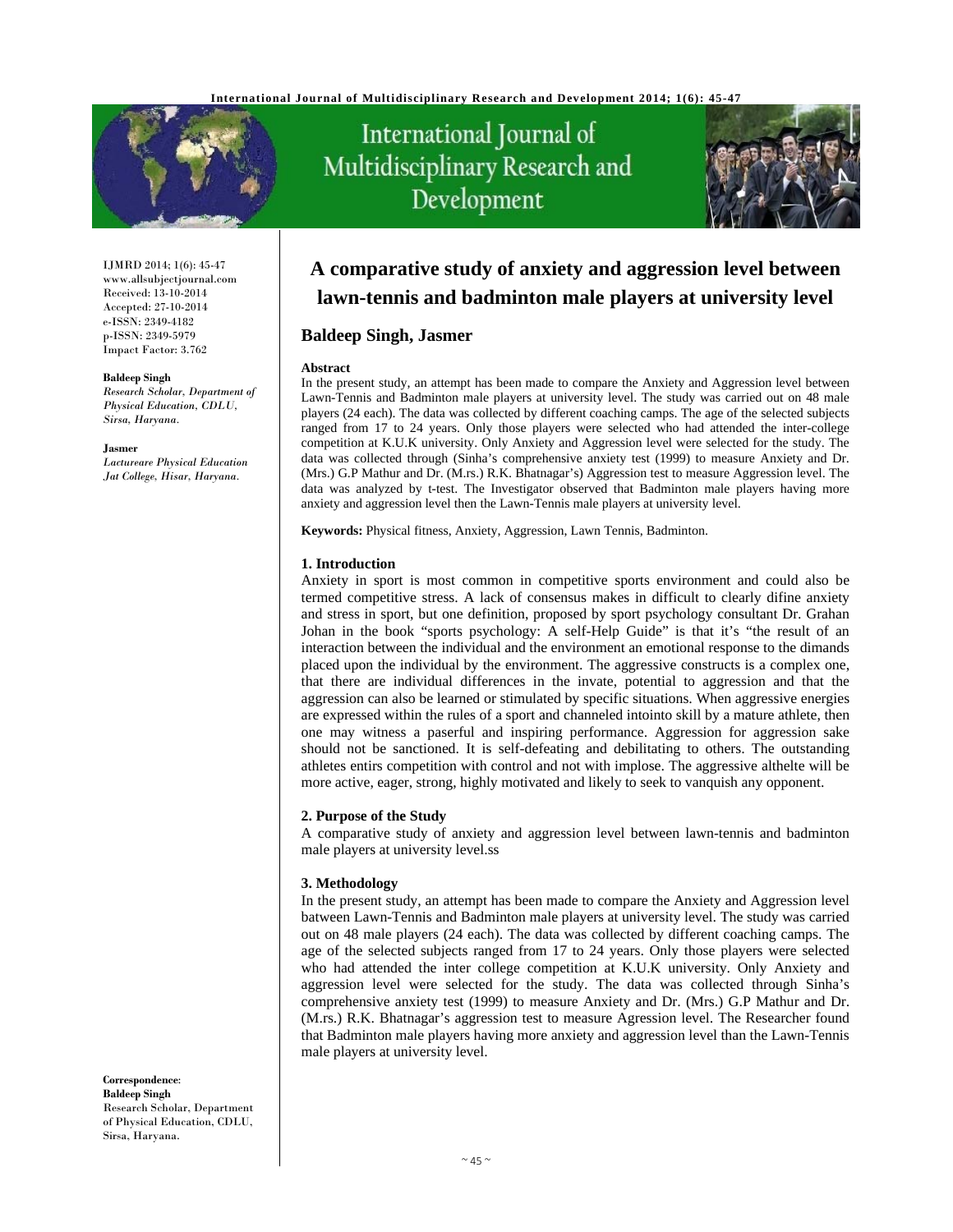#### **4. Result and Discussion**

| Game             | No. | <b>Mean</b> | S.D.  | <b>SED</b> | t-<br>value |
|------------------|-----|-------------|-------|------------|-------------|
| <b>Badminton</b> | 24  | 2.22        | 19.20 | 3.91       |             |
| Lawn<br>tennis   | 24  | 2.20        | 18.35 | 3.74       | 0.96        |

**Table 1:** To compare the Badminton and Lawn tennis male players on anxiety level at University level

#### Significant at 0.05 level

The mean value in the case of anxiety between Badminton and Lawn – tennis male players is 2.22 and 2.20 respectively and S.D is 19.20 and 18.35 and their SED is 3.91 and 3.74. The 't' value obtain was 0.96, there is no significant at 0.05

level. This table shows that Badminton male Players having more Anxiety level than the Lawn-Tennis male players at the university level.





**Table 4.2:** To compare the badminton and lawn tennis male players on aggression level at university level

| Game                      | No. | Mean   S.D.   SED |      |      |      |  |  |
|---------------------------|-----|-------------------|------|------|------|--|--|
| <b>Badminton</b>          | 24  | 30.04             | 7.41 | 1.51 |      |  |  |
| Lawn tennis 24            |     | 27.70             | 7.37 | 1.50 | 7.80 |  |  |
| Significant at 0.05 level |     |                   |      |      |      |  |  |

The mean value in the case of aggression level between Badminton and Lawn – tennis male players is 30.04 and 27.70 respectively and S.D is 7.41 and 7.37 and their SED is 1.51 and 1.50. The 't' value obtain was 7.80, there is no

significant at 0.05 level. The table shows that Badminton male players having more aggression level than the Lawn-Tennis male players at university level.



**Fig 1:** Graphical presentation of Badminton and Lawn tennis male players on anxiety level at university level